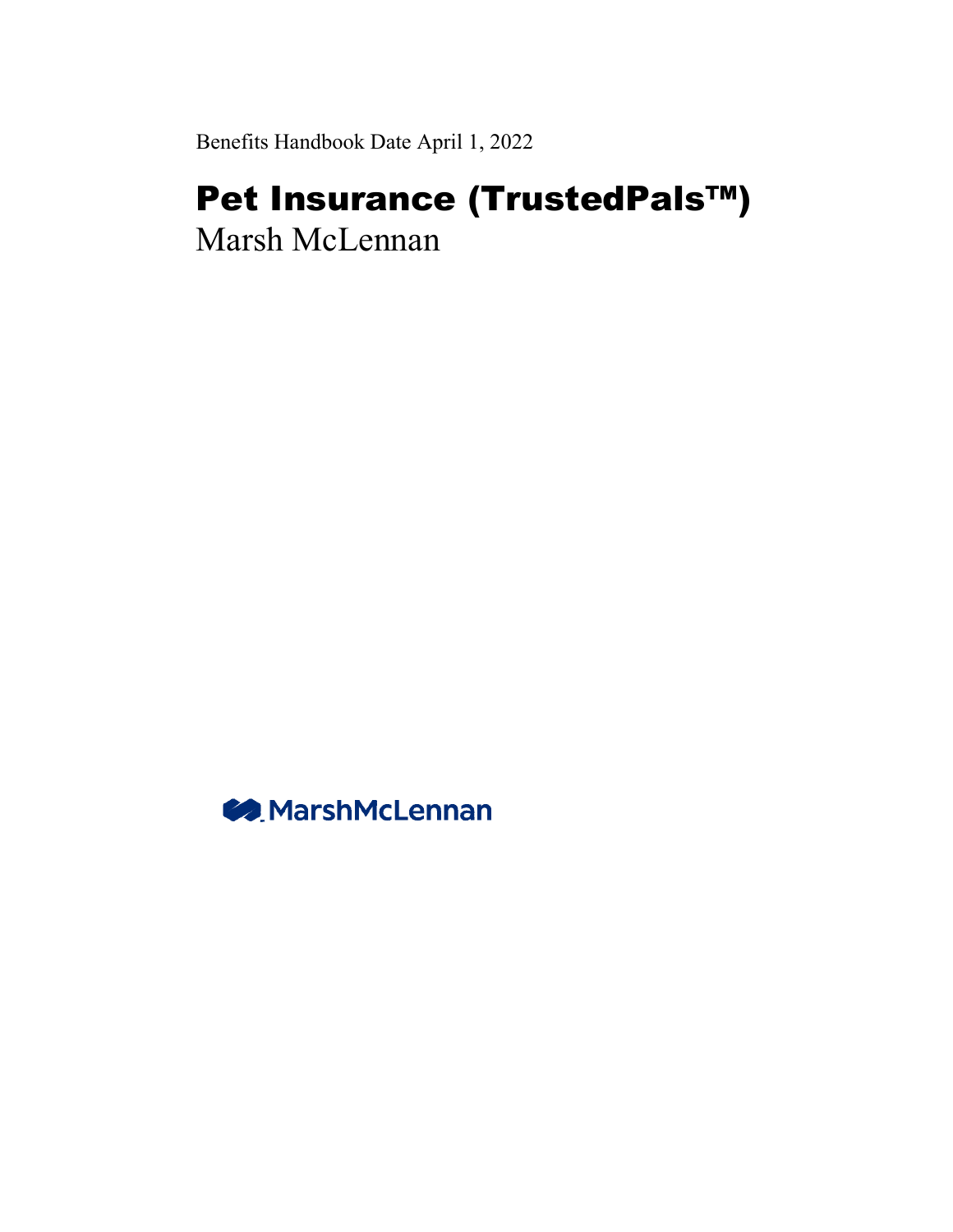## Pet Insurance (TrustedPals™)

*Pet insurance, from TrustedPals™, is made directly available to all eligible employees. Marsh McLennan's sole function with respect to its employees' participation in the program is permitting it to be publicized to employees, collecting premiums through payroll deductions and remitting them to the insurer.* 

*TrustedPals™offers two plans, the Accident & Illness Plan and Accident & Illness Plan plus Wellness, to help you provide your cats and dogs with the care they may need\*.* 

*\*Some exclusions may apply. Certain coverages may be subject to pre-existing exclusion.*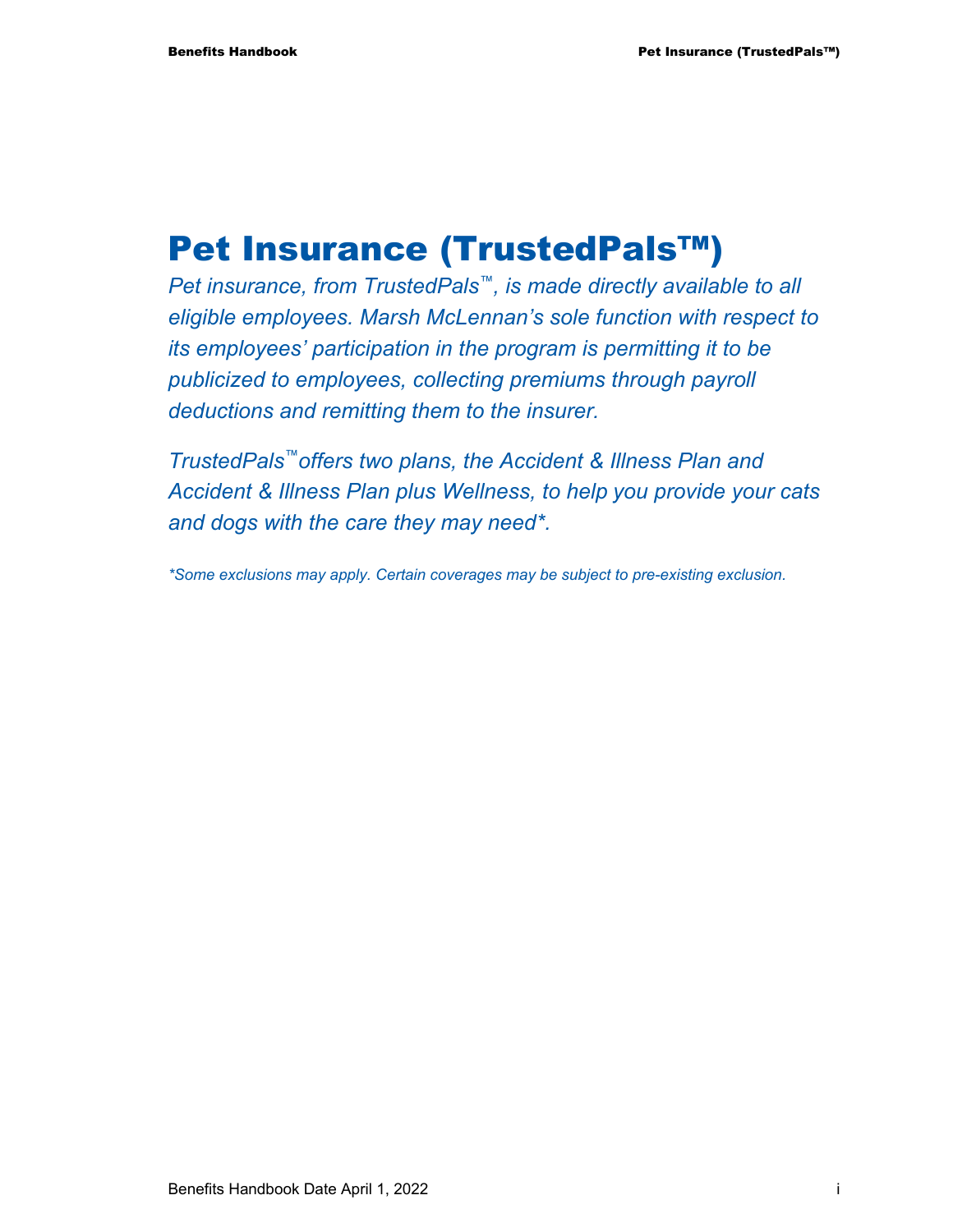#### **Contents**  $\overline{P_{\epsilon}}$

| What's Not Covered for Accident & Illness Plan and Accident & Illness Plan plus |  |
|---------------------------------------------------------------------------------|--|
|                                                                                 |  |
|                                                                                 |  |
|                                                                                 |  |
|                                                                                 |  |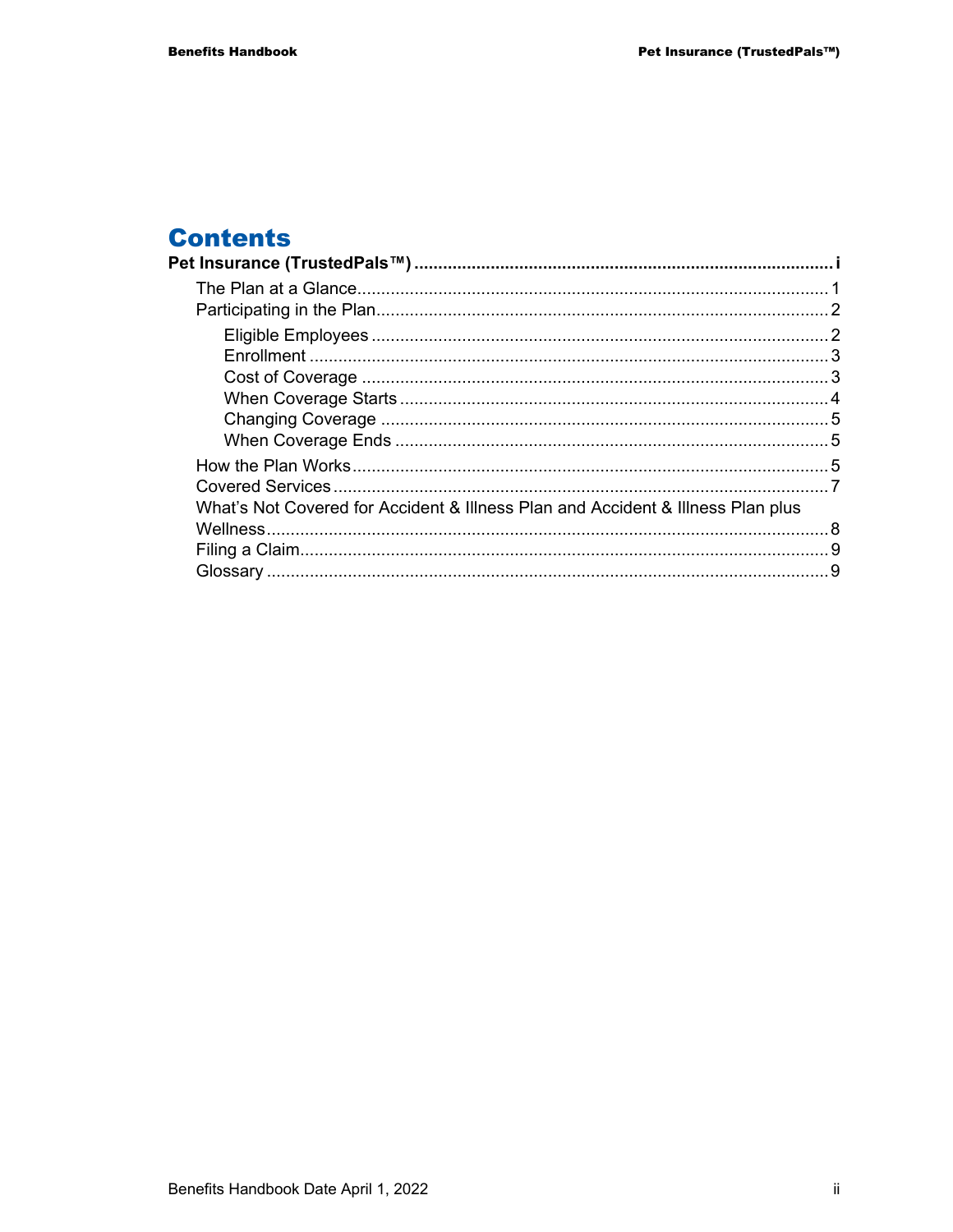## The Plan at a Glance

This Plan offers pet insurance to help meet the costs for caring for your cats and dogs. The chart below contains some important program features. For more information, see "How the Plan Works" on page 5.

| <b>Plan Feature</b>                 | <b>Highlights</b>                                                                                                                                                                                                                                                                                                                                                                                                                                                                                                                                                   |  |  |  |
|-------------------------------------|---------------------------------------------------------------------------------------------------------------------------------------------------------------------------------------------------------------------------------------------------------------------------------------------------------------------------------------------------------------------------------------------------------------------------------------------------------------------------------------------------------------------------------------------------------------------|--|--|--|
| <b>How the Plan</b><br><b>Works</b> | Pet insurance, from TrustedPals, is made directly available to all eligible<br>×<br>employees. Generally, care is covered after you meet your deductible<br>and co-pay and submit a claim for reimbursement of medical expenses<br>for your pet.                                                                                                                                                                                                                                                                                                                    |  |  |  |
|                                     | You can visit any licensed veterinarian, including specialists nationwide,<br>with no limitations.                                                                                                                                                                                                                                                                                                                                                                                                                                                                  |  |  |  |
|                                     | See "How the Plan Works" on page 5 for details.<br>×                                                                                                                                                                                                                                                                                                                                                                                                                                                                                                                |  |  |  |
| Eligibility                         | You are eligible to participate if you meet the eligibility requirements<br>ш<br>described under "Eligible Employees" on page 2.<br>See "Participating in the Plan" on page 2 for details.<br>×                                                                                                                                                                                                                                                                                                                                                                     |  |  |  |
| <b>Enrollment</b>                   | You may enroll your pet for pet insurance at any time by accessing<br>ш<br>TrustedPals via the Voluntary Benefits website<br>(https://mmcglobal.sharepoint.com/sites/Home). Click Pay &<br>Benefits and select Mercer Voluntary Benefits under Benefits.<br>Once enrolled, go to Colleague Connect<br>×<br>(https://mmcglobal.sharepoint.com/sites/Home). Click Pay &<br>Benefits and select Mercer Voluntary Benefits under Benefits to view<br>your deduction amount. If you wish to change coverage, where eligible,<br>you must contact the Plan Administrator. |  |  |  |
| Contact<br><b>Information</b>       | For more information, contact the Plan Administrator:<br>TrustedPals <sup>™</sup><br>PO Box 14404<br>Des Moines, IA 50306<br>Phone: +1 800 225 2265, Monday - Friday, 8 a.m. to 9 p.m. and Saturday 8<br>a.m. to 2 p.m. Eastern time.<br>Website: www.TrustedPals.com/MMC<br>Marsh McLennan does not administer this Program. TrustedPals' decisions<br>are final and binding.                                                                                                                                                                                      |  |  |  |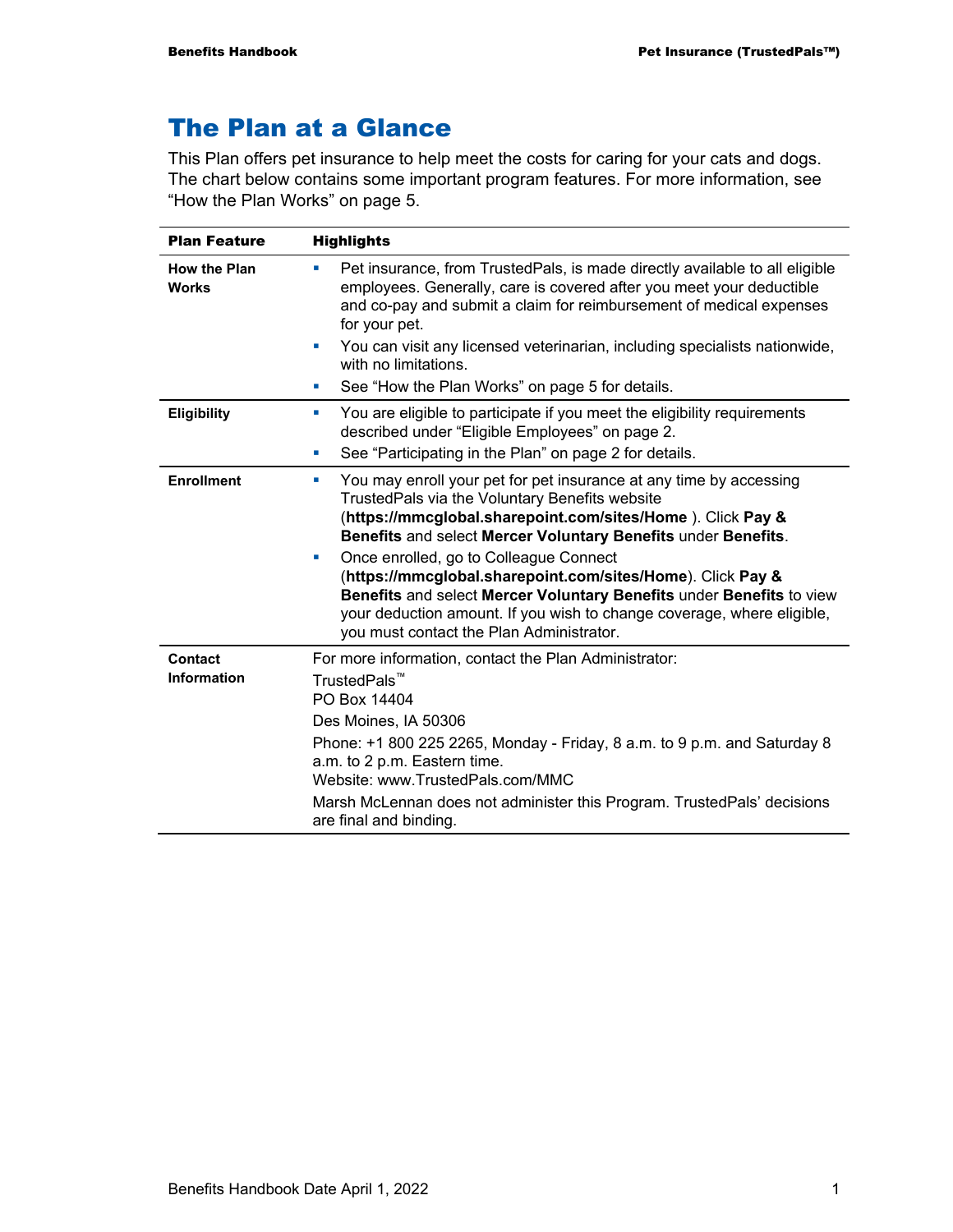## Participating in the Plan

The following section provides information on how you start participating in the program.

If you are an employee of Marsh & McLennan Companies or any subsidiary or affiliate of Marsh & McLennan Companies and you meet the requirements set forth below, you become eligible on your eligibility date.

### Eligible Employees

To be eligible for the benefits described in this Benefits Handbook you must meet the eligibility criteria listed below.

#### *Marsh & McLennan Companies Employees (other than MMA)*

You are eligible if you are an employee classified on payroll as a US regular employee of Marsh & McLennan Companies or any subsidiary or affiliate of Marsh & McLennan Companies (other than Marsh & McLennan Agency LLC and any of its subsidiaries (MMA)).

Individuals who are classified on payroll as temporary employees, who are compensated as independent contractors or who are employed by any entity in Bermuda, Barbados or Cayman Islands are not eligible to participate.

If you are an expatriate, you are not eligible to participate in this Plan unless a US mailing address is on file.

#### *MMA Employees*

You are eligible if you are an employee classified on payroll as a US regular employee of Marsh & McLennan Agency LLC – Corporate (MMA-Corporate), Marsh & McLennan Agency LLC – Alaska (MMA-Alaska),, Marsh & McLennan Agency LLC – Northeast (MMA-Northeast), Security Insurance Services of Marsh & McLennan Agency LLC or Marsh & McLennan Agency LLC, Private Client Services – National Region (MMA PCS – National).

Individuals who are classified on payroll as temporary employees or who are compensated as independent contractors are not eligible to participate.

If you are an expatriate, you are not eligible to participate in this Plan unless a US mailing address is on file.

#### *Your Eligibility Date*

There is no waiting period if you are ACTIVELY-AT-WORK. Your eligibility date is the first day you are Actively-At-Work on or after your date of hire.

#### "You," "Your," and "Employee"

As used throughout this plan summary, "employee", "you" and "your" always mean:

- For Marsh & **McLennan Companies** participants: a US regular employee of Marsh & McLennan Companies or any subsidiary or affiliate of Marsh & **McLennan** Companies (other than MMA).
- For MMA participants: a US regular employee of MMA-Corporate, MMA-Alaska, MMA-Northeast,Security Insurance Services of Marsh & McLennan Agency LLC or Marsh & McLennan Agency LLC, Private Client Services – National Region (MMA PCS – National).

In addition, references in this section to Marsh & McLennan Companies mean Marsh McLennan.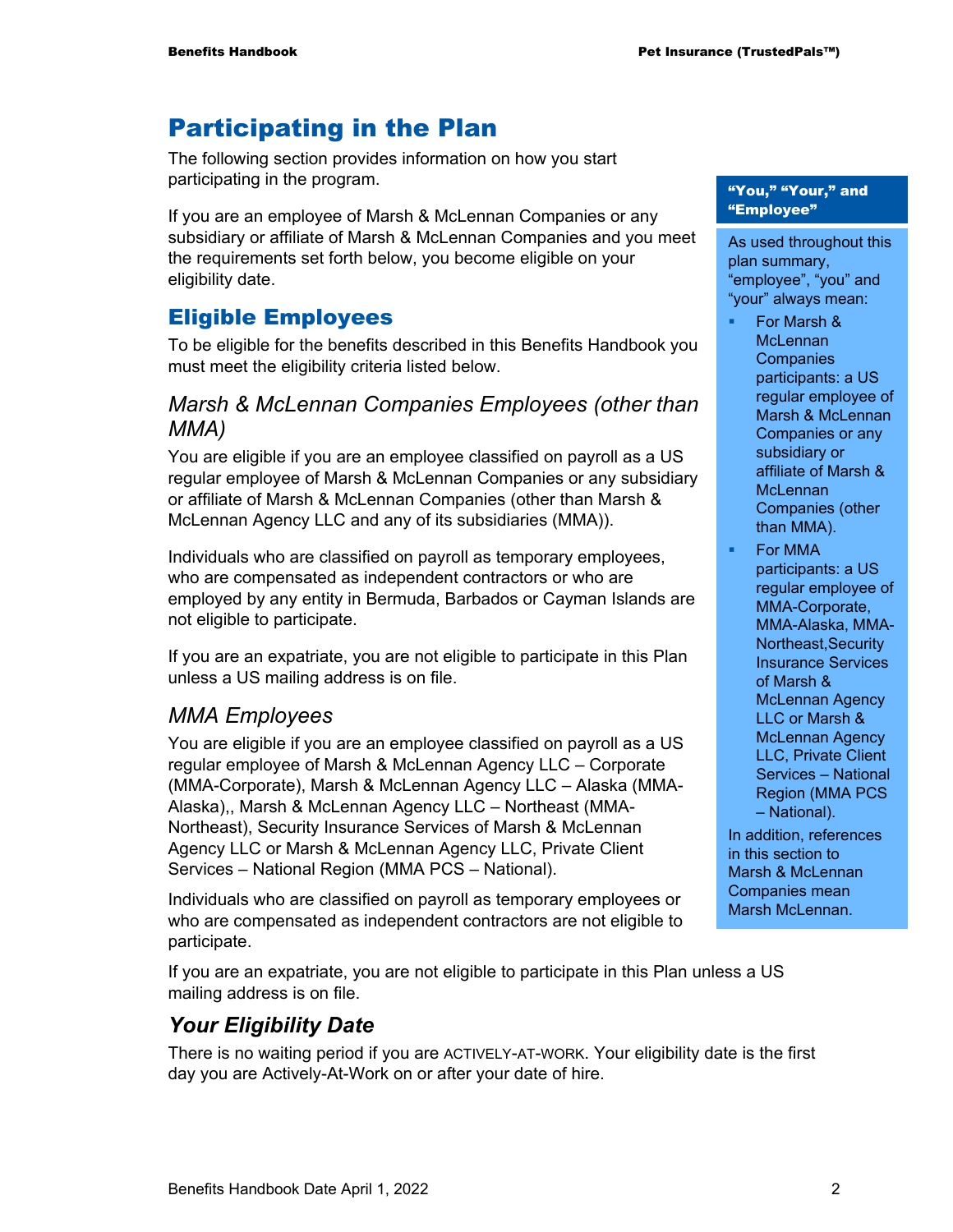#### Enrollment

You may enroll your cats/dogs for pet insurance at any time by accessing TrustedPals via the Voluntary Benefits website (**https://mmcglobal.sharepoint.com/sites/Home**). Click **Pay & Benefits** and select **Mercer Voluntary Benefits** under **Benefits**.

#### *Can I cancel my coverage after enrolling?*

Yes. You can cancel anytime by calling +1 800 225 2265. You can also cancel by submitting a written request to:

**TrustedPals** PO Box 14404 Des Moines, IA 50306

The premiums are prorated from the effective date of the cancelation.

#### Cost of Coverage

You pay the full cost of coverage for the following options:

- **Accident & Illness Plan** (starting at \$10.36/month)**\***
- **Accident & Illness Plan plus Wellness** (starting at \$37.05/month)**\***
- \* Premiums vary based on the plan option you elect, your pet's age, breed, ZIP code, state and gender. The amount you pay will also change at each renewal since the cost of caring for your pet changes with age.

For a quote on the cost of coverage for your pet refer to TrustedPals. Go to the Voluntary Benefits website (**https://mmcglobal.sharepoint.com/sites/Home**). Click **Pay & Benefits** and select **Mercer Voluntary Benefits** under **Benefits**. You pay the full cost of coverage.

#### *How do I pay for coverage?*

You pay for coverage through after-tax payroll deductions or direct pay. If you opt for direct bill, you can pay with a credit card or automatic checking account withdrawal payment option. If you pay monthly installments, there is a \$1 per month transaction fee.

#### *How do I pay for coverage if I take an unpaid leave of absence?*

Coverage will remain in effect, provided you continue to make the required contributions. Eligible employees may continue to make the required group rate contributions through the end of your policy period, directly to TrustedPals through direct billing.

#### *How do I pay for coverage if I take a paid leave of absence?*

Coverage will remain in effect. Your cost for coverage will continue to be withheld from your pay.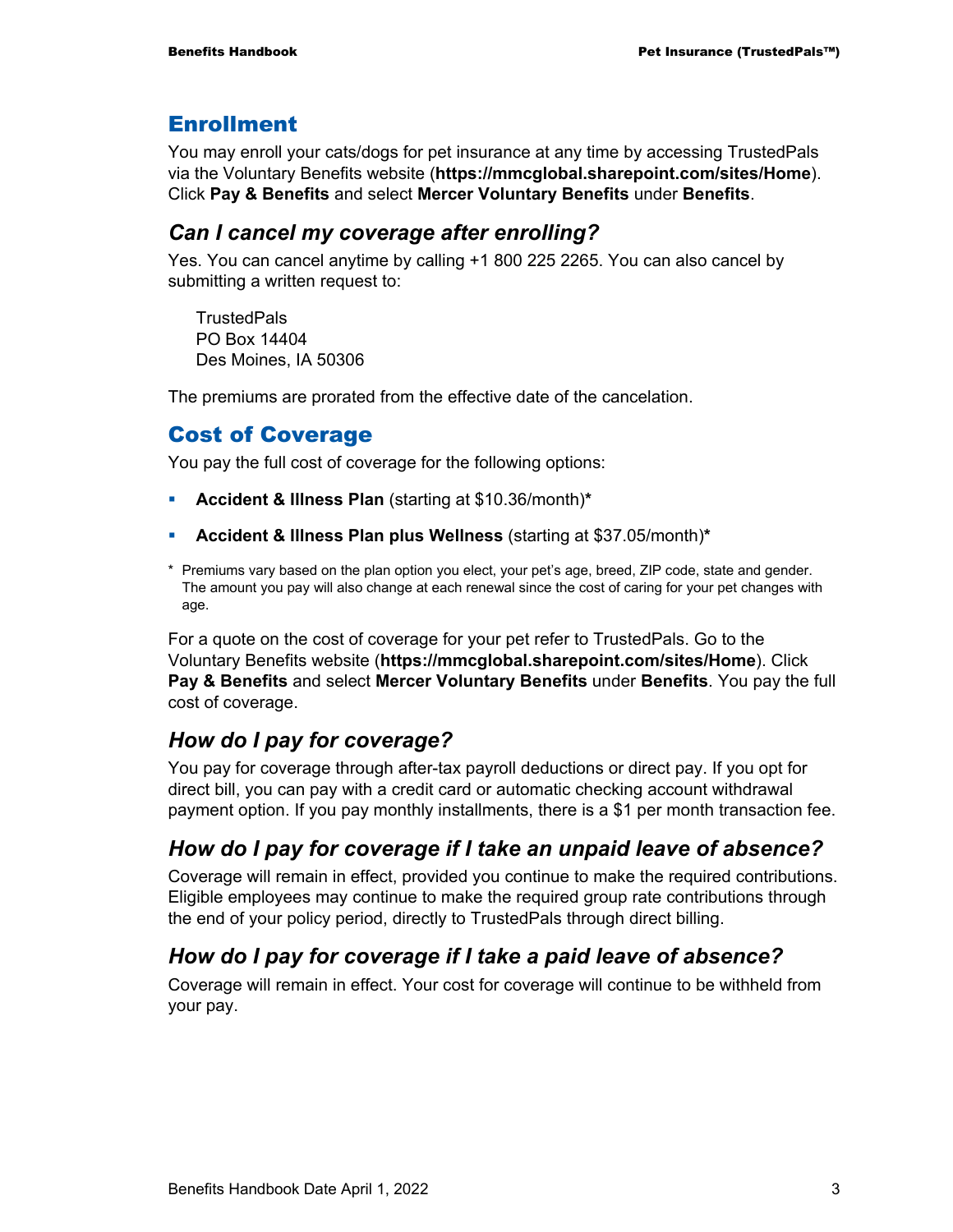#### *Will my costs change?*

Yes. Your cost for pet insurance will change at each renewal.

The renewal date is the anniversary of the date you were approved and your policy issued. TrustedPals will send an email to remind you your renewal date is coming. On your renewal date, your plan limit and annual deductible will reset. In addition, the cost of your pet insurance can change. The cost of the pet insurance depends on where you live, what breed of dog or cat you have, the age of your pets, etc.

If you need your renewal date, you can find it in your profile in the TrustedPals' Pawtal or call +1 800 225 2265. Your TrustedPals' Pawtal profile can be set-up at the time of registration or anytime by visiting the TrustedPals website at www.TrustedPals .com/mmc.

TrustedPals reserves the right to change the amount you are required to contribute at any time.

#### *Taxes*

#### *Do I pay for my coverage with before-tax or after-tax dollars?*

You pay for your pet insurance with after-tax dollars.

#### When Coverage Starts

TrustedPals has a 14-day waiting period from the date your application is approved. Once approved and your policy is in place, payroll deductions or direct bill is scheduled. Direct bill includes a credit card or automatic checking account withdrawal payment option.

If you opt for payroll deductions, coverage starts after your application has been approved by TrustedPals for pet insurance. If your pet is approved for coverage between the 1<sup>st</sup> and 15<sup>th</sup> of the month then the coverage effective date is the 1<sup>st</sup> of the next month. If your pet is approved for coverage between the  $16<sup>th</sup>$  and the  $31<sup>st</sup>$  of the month then the coverage effective date is the 1<sup>st</sup> of the second month following approval.

For example, if your pet is approved for coverage on February 3rd, the coverage effective date would be March 1<sup>st</sup>. If your pet is approved for coverage on February 18<sup>th</sup>, the coverage effective date would be April 1st.

#### *Policy Term*

A policy term is defined as one year of coverage (that is, 12 months from the date coverage becomes effective).

#### *Do I have to re-enroll each year?*

There is an annual renewal that takes place on your policy anniversary date each year. TrustedPals will send an email in advance reminding you that the policy renewal date is coming up. You can also find your renewal date in your profile in the TrustedPals' Pawtal or call +1 800 225 2265.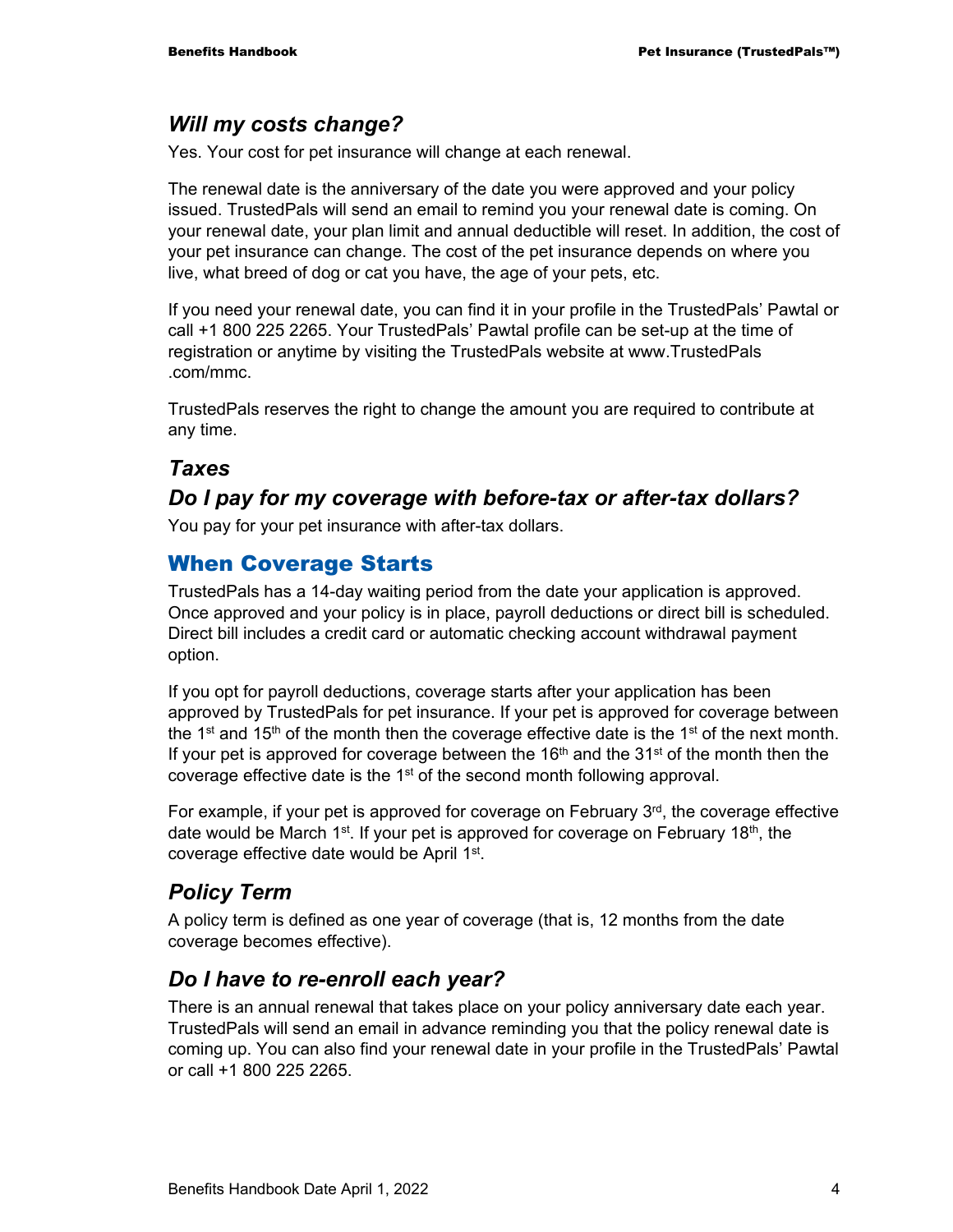On your renewal date, your plan limit and annual deductible will reset. In addition, the cost of your pet insurance can change. The cost of the pet insurance depends on where you live, what breed of dog or cat you have, the age of your pets, etc.

#### Changing Coverage

You can change your level of coverage or discontinue coverage at any time. Once a policy is set up, TrustedPals will need to agree to any change you want to make. If they agree, the cost of the coverage can change.

Note: If you move to a different ZIP code, TrustedPals needs to be notified at +1 800 225 2265, so they can help keep your plan in place.

#### When Coverage Ends

Coverage ends when the first of the following occurs:

- $\blacksquare$  the date of your death
- the date the program is terminated
- the date you no longer meet the eligibility requirements
- $\blacksquare$  the date you discontinue coverage
- the date you terminate your employment
- the last date you've paid contributions if you do not make the required contributions.

**Note:** Upon termination from Marsh McLennan, you will automatically be converted to a direct-bill payment option for your coverage. Upon renewal, you will lose any discounts that are applicable to your status as an active employee.

#### *Portability*

If your employment terminates, you can continue coverage through the end of your policy term, provided you continue to make the required contributions to TrustedPals through direct billing. When your policy term ends, you have the option to continue coverage but any active employee based discounts will be removed.

## How the Plan Works

Pet insurance, from TrustedPals, is made directly available to all eligible employees. Marsh McLennan's sole function with respect to its employees' participation in the program is permitting it to be publicized to employees, collecting premiums through payroll deductions and remitting them to the insurer. Generally, care is covered after you meet your deductible and co-pay and submit a claim for reimbursement of medical expenses for your pet. You can visit any licensed veterinarian or specialist nationwide, with no limitations. There are two options under the Plan: Accident & Illness Plan and Accident & Illness Plan plus Wellness.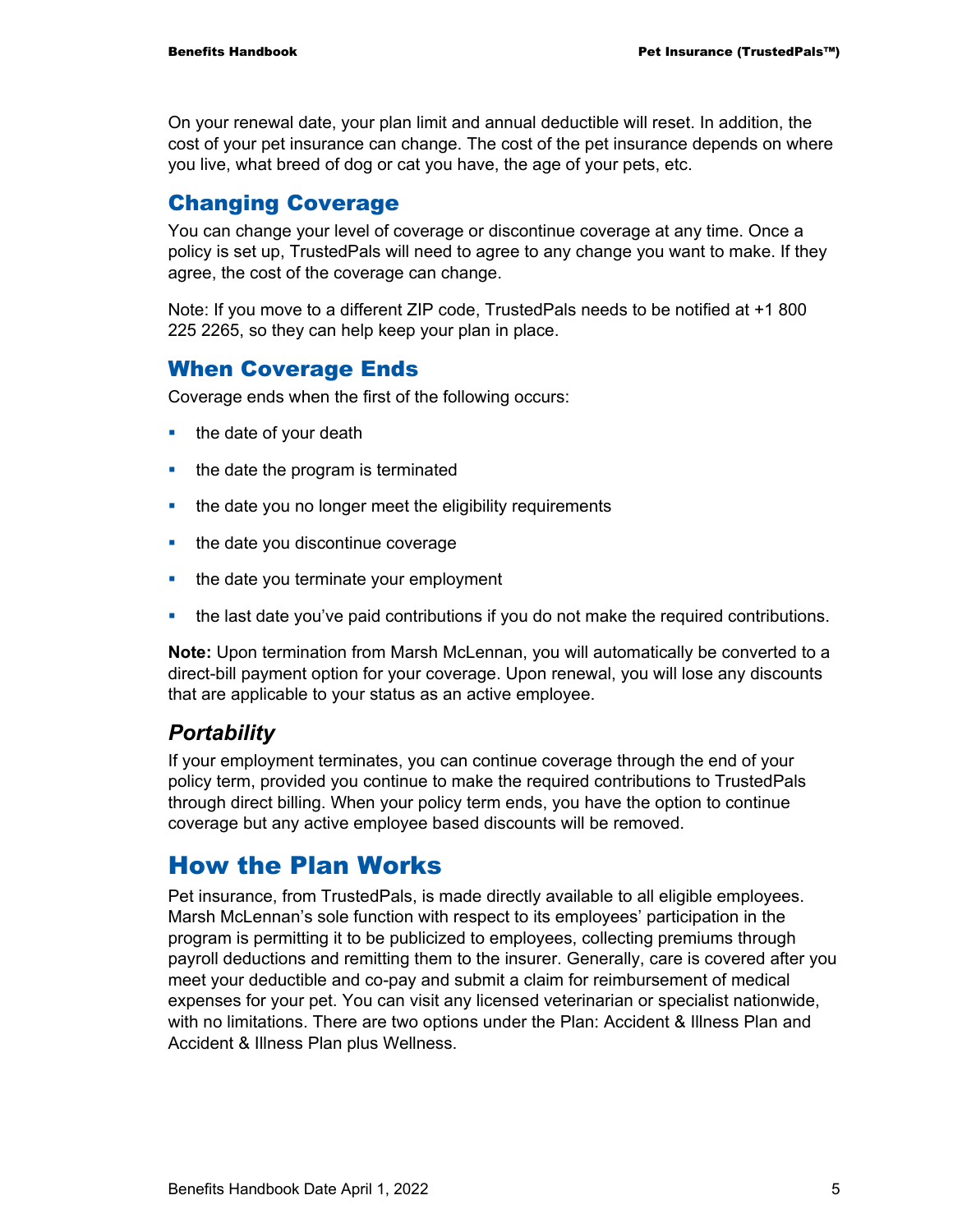#### *How does the deductible work?*

A deductible is your annual contribution to the cost of the claims paid by TrustedPals. TrustedPals allows you to choose a deductible of \$0, \$100, \$250, \$500 or \$750. The deductible amount you choose will affect the cost of your premiums.

#### *What's a co-pay?*

A co-pay is your contribution to the cost of each claim the TrustedPals policy pays, after meeting the deductible. The TrustedPals program allows you to choose a co-pay of 0%, 10%, 20% or 30%. The percentage you choose will affect the cost of your premiums.

#### *What is a pre-existing condition?*

A pre-existing condition is any illness or injury your pet had before coverage started. The TrustedPals program does not cover pre-existing conditions.

#### *What are my payment options?*

Premium payments can be made through payroll deductions or direct bill (credit card or automatic checking account withdrawal option).

#### *Once I enroll, how long before my policy is effective?*

Once your application is approved, your policy is issued. Policies have a 14-day waiting period from the date your application is approved.

#### *Can I cancel my policy before the term is up?*

Yes. You can cancel anytime by calling +1 800 225 2265. You can also cancel by submitting a written request to:

**TrustedPals** PO Box 14404 Des Moines, IA 50306 The premiums are prorated from the effective date of the cancelation.

#### *Are medical records required for enrollment?*

No. Medical records are not required by TrustedPals.

#### *Is there a network of veterinarians that I have to use?*

No. TrustedPals' coverage allows you to see any licensed veterinarian or specialist nationwide. You are covered whenever you see any of these licensed care-givers.

#### *Will a pet be dropped from coverage because of age?*

No. As long as you keep your policy continually in force (it does not lapse or expire), your pet will not be dropped from coverage.

#### *How does my veterinarian receive payment?*

You pay your veterinarian directly and then submit a claim to TrustedPals. TrustedPals will adjudicate your claim and reimburse you according to your plan.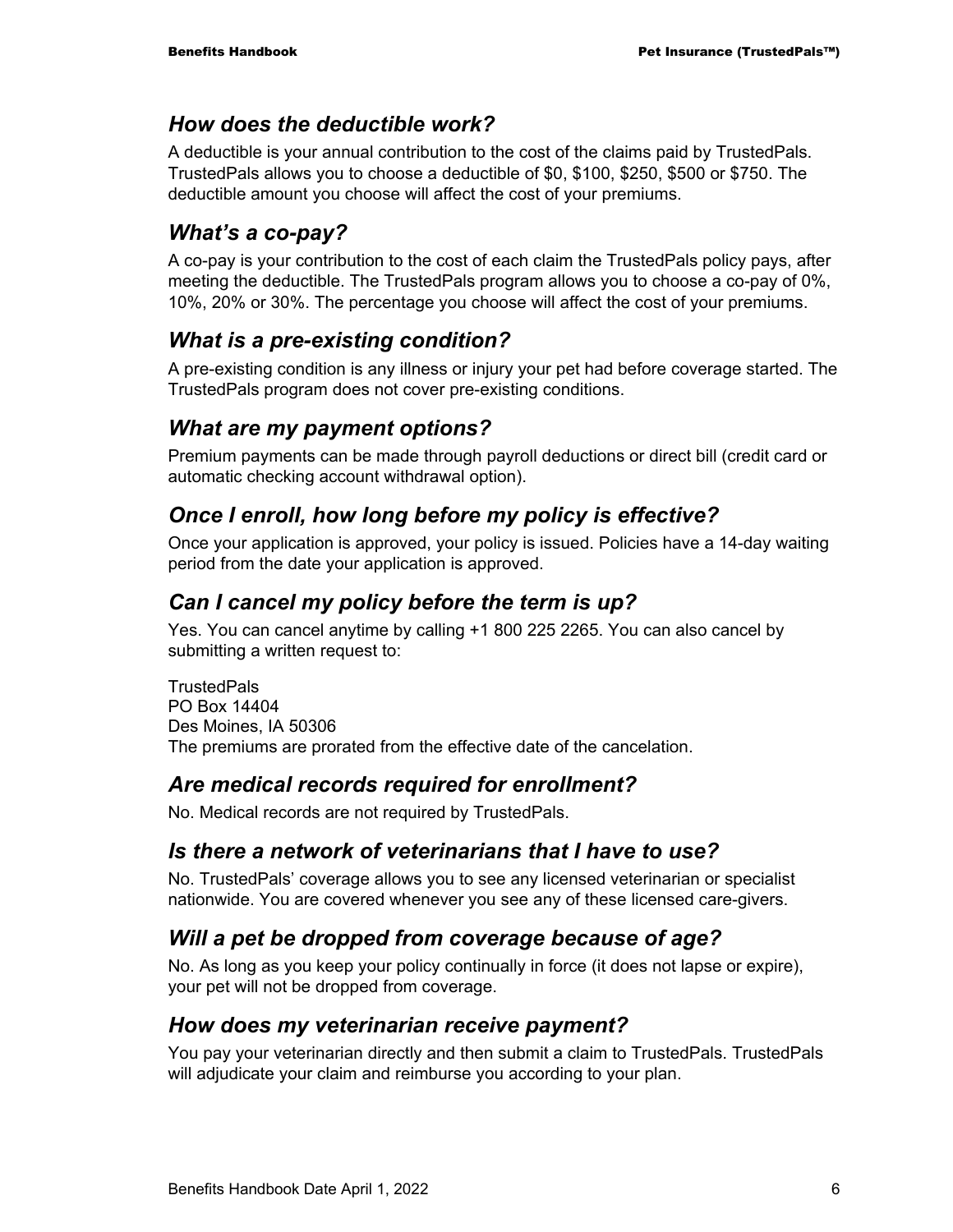#### *Are prescriptions covered under my policy?*

Yes. FDA-approved prescriptions for covered medical conditions are eligible for reimbursement.

### *Does my pet insurance policy cover diagnostic testing?*

Yes. You are reimbursed for diagnostic tests as long as the medical condition is covered by your plan.

#### *Is there a list of veterinarians I have to use?*

With TrustedPals, you're free to visit any licensed veterinarian, anywhere—even specialists and emergency providers.

Marsh McLennan does not administer this plan. TrustedPals' decisions are final and binding.

|                                                                | <b>Accident &amp; Illness Plan</b> | <b>Accident &amp; Illness Plan plus</b><br><b>Wellness</b> |
|----------------------------------------------------------------|------------------------------------|------------------------------------------------------------|
| Multiple reimbursement<br>options, including up to 100%        | X                                  | X                                                          |
| Accident cover (for sprains,<br>broken bones and more)         | X                                  | X                                                          |
| Illness cover (including<br>poisonings and allergies)          | X                                  | X                                                          |
| Chronic conditions                                             | X                                  | X                                                          |
| Hereditary conditions                                          | X                                  | X                                                          |
| Alternative and holistic<br>treatments                         | X                                  | X                                                          |
| <b>Blood tests</b>                                             | X                                  | X                                                          |
| Vet exams                                                      | X                                  | X                                                          |
| Heartworm testing and<br>prevention                            |                                    | X                                                          |
| Dental cleaning                                                |                                    | X                                                          |
| Vaccinations                                                   |                                    | X                                                          |
| Spaying or neutering                                           |                                    | X                                                          |
| TrustedSpotter Tag Program:<br>real-time lost pet notification | X                                  | X                                                          |

## Covered Services

#### *Trips to the veterinarian*

If you pet is sick or been hurt in an accident, TrustedPals pays for a veterinarian visit and follow-up treatment or therapy. Surgery, materials (i.e., bandages, cones) and medicine are all covered.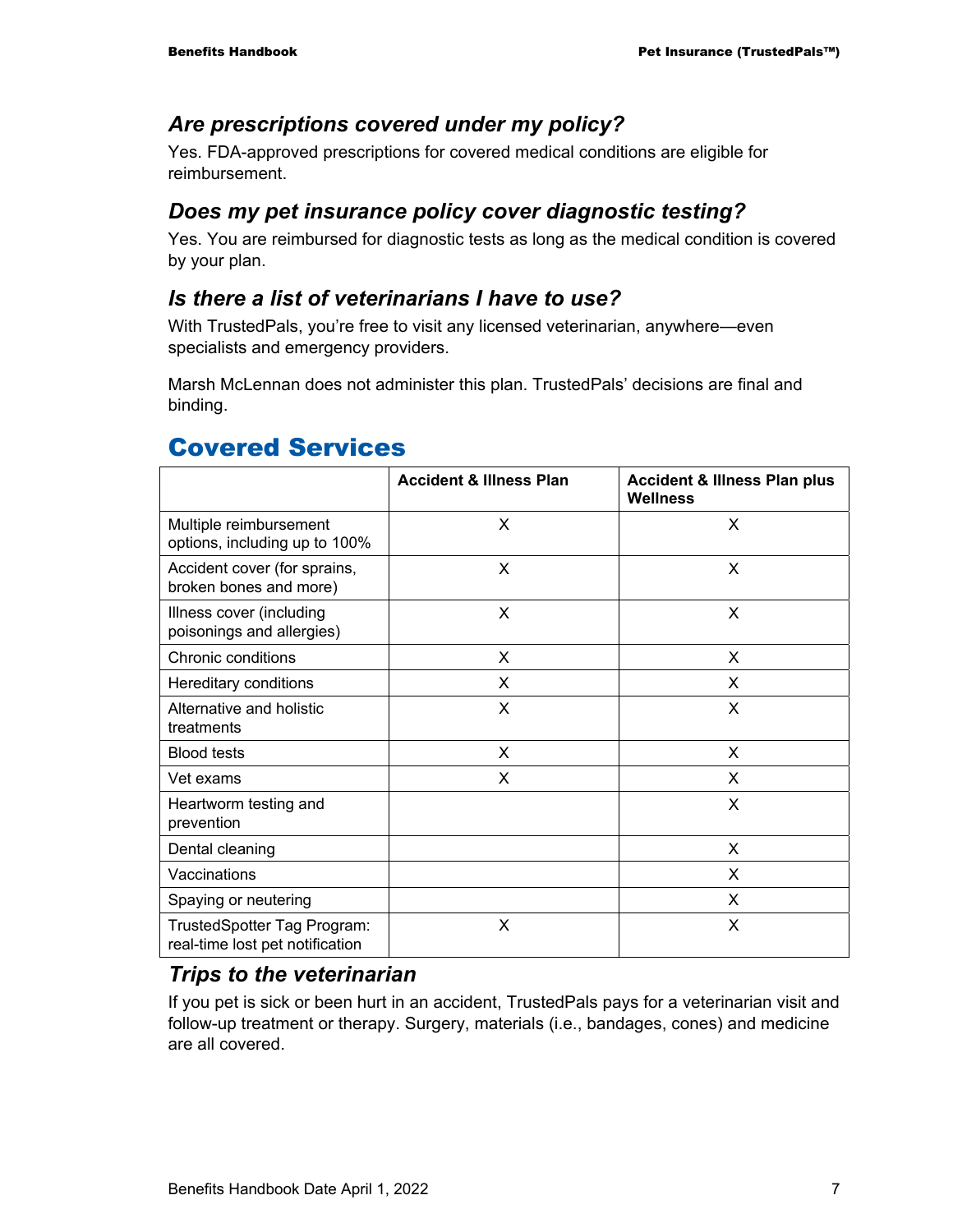#### *Prescribed training and therapy*

Behavioral training and therapies prescribed by a veterinarian are covered.

#### *Preventive/Wellness Care*

Annual examinations are covered only if you purchase the Accident & Illness Plan plus **Wellness** 

## What's Not Covered for Accident & Illness Plan and Accident & Illness Plan plus Wellness

#### *Pre-existing conditions*

A pre-existing condition is any illness or injury your pet had before coverage started. Pre-existing conditions are not covered. Claims for illnesses or injuries that relate to a pre-existing condition will not be paid. For a complete list of what is not included in the policy, please refer to www.TrustedPals.com/mmc.

#### *Anything not prescribed by a veterinarian*

The cost of any medicines or treatments which aren't prescribed by a licensed veterinarian or specialist will not be paid.

#### *Hip dysplasia in the first 12 months*

Hip dysplasia will not be covered for the first 12 months from coverage approval. If there are no signs of hip dysplasia for 12 months and there are no breaks in coverage, hip dysplasia will be covered.

#### *Cruciate ligament injuries in the first 12 months*

Cruciate ligament injuiries will not be covered for the first 12 months from coverage approval. If there are no cruciate ligament problems for 12 months and there are no breaks in coverage, cruciate ligament injuries/problems will be covered.

#### *Boarding, grooming and transport*

Boarding, grooming and transport costs are not covered under either of the two plan options.

#### *Costs that don't relate to veterinarians*

Food, over-the-counter medicines, copies for your pet's medical records, waste disposal, licenses, tax or any other expenses that do not relate to a veterinarian's costs are not covered.

#### *Wellness, routine care and preventive care*

Wellness exams (once a year), treatments and procedures are covered only if you purchase the Accident & Illness Plan plus Wellness option. These treatments and procedures include, services such as vaccinations, heartworm testing and prevention, dental cleaning, deworming, nail trimming and spaying and neutering.